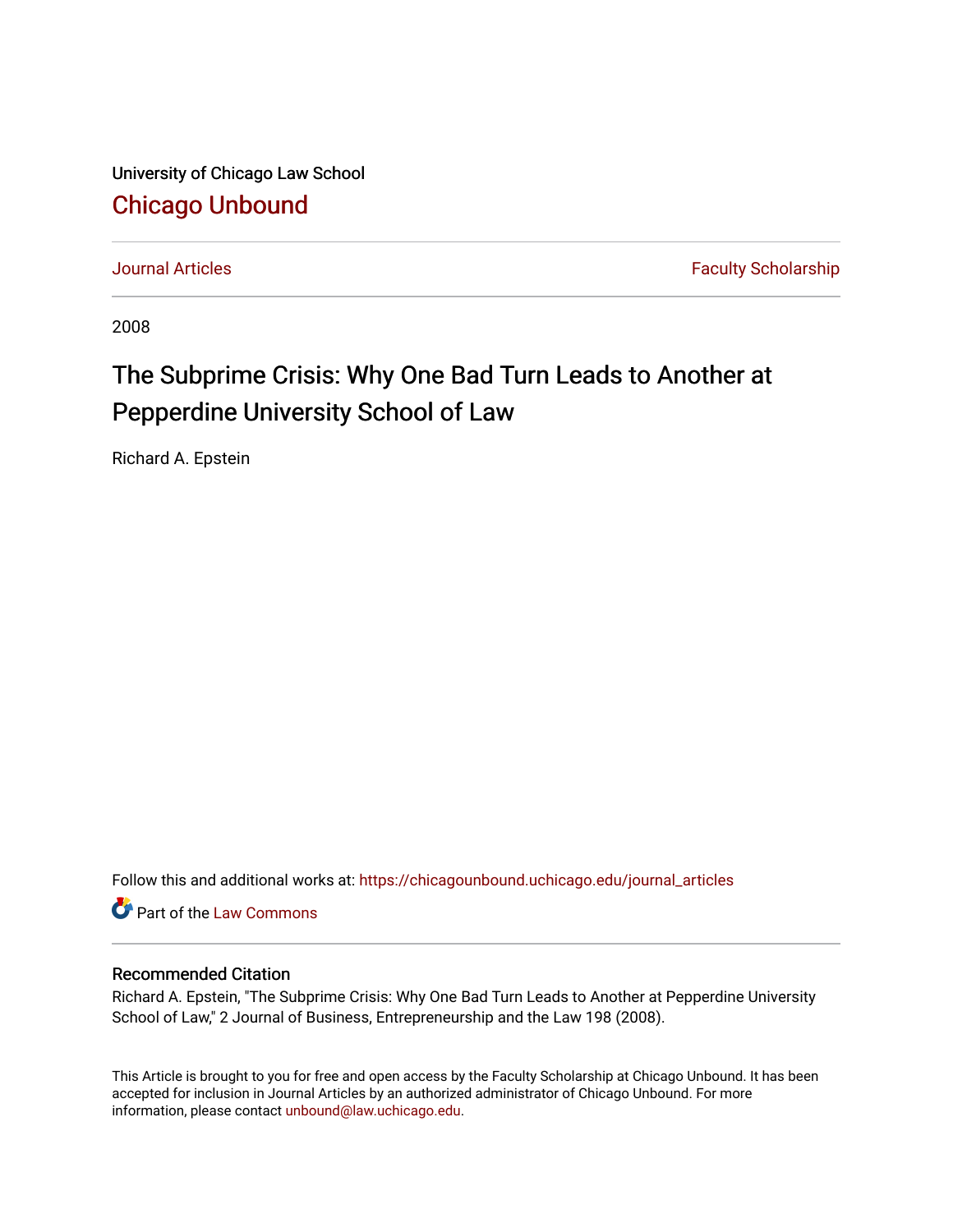### **TRANSCRIPT**

## **"THE SUBPRIME CRISIS: WHY ONE BAD TURN LEADS TO ANOTHER" AT PEPPERDINE UNIVERSITY SCHOOL OF LAW**

RICHARD **A. EPSTEIN\***

#### **I.** PRELIMINARY **OBSERVATIONS**

**I** delivered the Foley Lecture in March, 2008, at a time when the dominant issues were the defaults in the subprime market and the recent failure and partial bailout of Bear Steams. **I** thought it was appropriate to warn about the various pitfalls in the proposed remedies for the mortgage markets, and to discuss the larger implications of these developments, including what turned out to be an illconceived stimulus package that was shortly thereafter passed into law. At that time, it was clear that no one believed that we had gotten close to the bottom, and we braced ourselves for more. Still, no one, myself included, had any conception of how deep that bottom would turn out to be. **If** anyone had suggested that, seven months later, none of the Wall Street investment banks would have survived in their current form, that Fannie Mae and Freddie Mac would have gone bankrupt, and that a **\$700** billion bailout would have been thought the *smallest* amount necessary to stop the bleeding in the stock market, he or she would have been dismissed as a reckless pessimist. **All** of those events, and more, have come to pass. The crisis engulfed a Presidential campaign and the inarticulate responses on all sides have intensified the risks at home and abroad. **I** have not sought to redo this lecture to indicate at various places why its gloomy predictions turned out to be all-too correct in anticipating the decline, even if they underestimated its extent.

James Parker Hall Distinguished Service Professor of Law, The University of Chicago; The Peter and Kirsten Bedford Senior Fellow, The Hoover Institution. This lecture is a revised version of the lecture that **I** delivered at Pepperdine Law School on March **27, 2008.** Some interstitial comments were added as late as January **15, 2009.**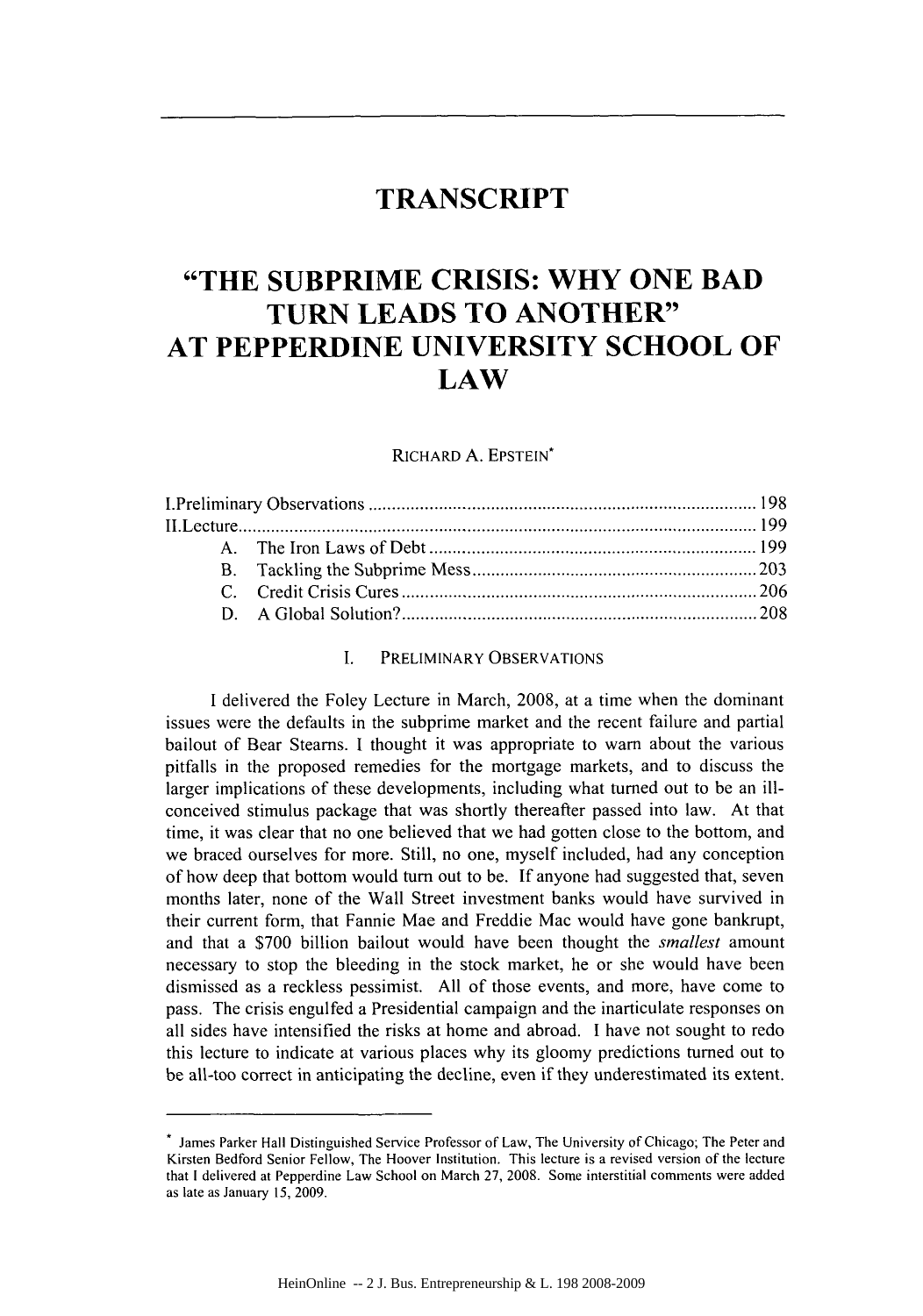But it is worth noting that none of this will be reversed unless and until we take seriously the "iron laws" to which **I** referred. No government can redistribute the wealth that it systematically destroys. No person or firm can continue to take highrisk bets on the foolish hope that long shots will win enough of the races to make the game worth playing. And, last of all, no one can think that "the government" can socialize the losses which it has helped to bring about. Lord knows what desperate measures will stabilize the current crisis. But, for the long term, only the following prescription has a chance of success: Fundamentals matter. Keeping the government focused on the security of transactions and minimizing the use of government subsidies and government penalties offers the last slim hope of righting a sinking ship. Our basic collective attitude is that we can stabilize markets through collective intervention. It works, sort of, on a lot of occasions. It generates catastrophic consequences on a few indelible occasions. The first round of revisions of this paper was completed on October **6, 2008,** with the stock market down **779** points at its low, and **376** points at its closing. The last round was done on January *15,* **2009,** where the Dow Jones was up **13** points, after being down 200 points at midday. Progress of a sort, surely. Please forgive the air of unreality that hovers over a lecture that sought to give a pointed warning, but turns out not to have been alarmist enough.

#### **II. LECTURE**

**I** would like to thank Grant Nelson for his kind introduction. We have both worked for years on the real estate finance issues that have come to a head in the recent subprime crisis, and we had the pleasure of disputing a complex point of mortgage law in the recent Conference held in honor of his close friend and long time collaborator, Professor Dale Whitman of the University of Missouri.1 The subprime crisis has migrated from the inside pages of the business section to the front page. Indeed, it is precisely because the topic has received such nonstop publicity that it is necessary to return to fundamentals to understand the origins of the crisis and some possible ways to mitigate its harsh effects, many of which are regrettably beyond recall. In this connection, **I** often think back to *Casablanca. It* is fun to talk about kisses and sighs, but if you recall Sam's famous song, the fundamental things still apply as time goes **by.** And so it is. Modem finance law has affixed many bells and whistles to the simple home mortgage. But the only way to unpack the current situation is to begin with the critical relationship of debt to equity. The more adventurous financing devices all share one characteristic: they are more vulnerable in bad times than the more modest arrangements in more modest times. So let us begin with a primer on the iron laws of debt.

#### *A. The Iron Laws ofDebt*

The first principle to keep firmly in mind is that whenever you have debt,

See, Grant Nelson, The Foreclosure Purchase **by** the Equity *Redemption Holder or Other Junior* Interests: When Should Principles of Fairness and Morality Trump Normal Priority Rules?, **72** Mo. L. REV. **1259 (2007).**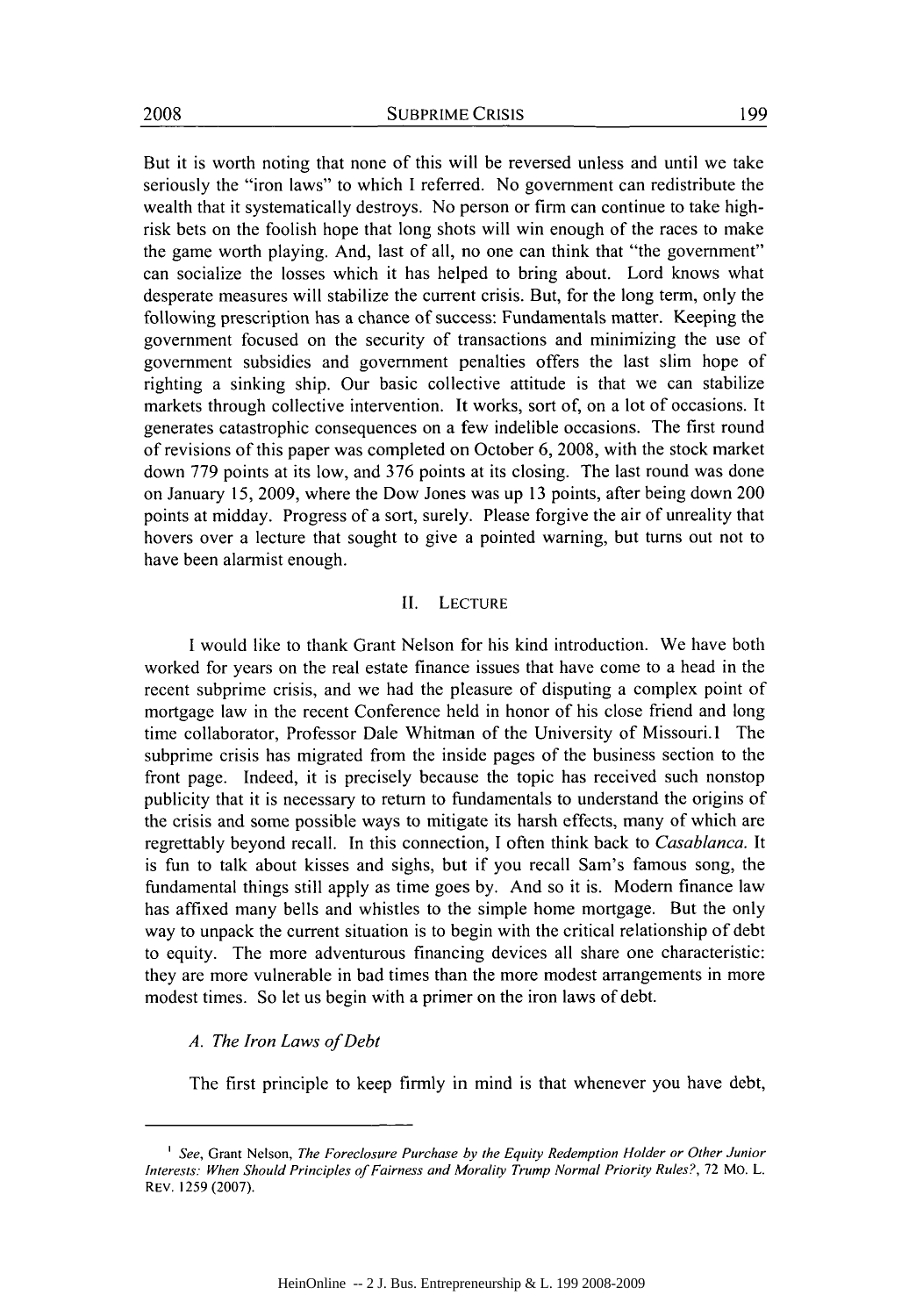you have leverage. Leverage makes the good times better and the bad times worse. **If** you think back to the fairy tale, leverage is like the little girl, who when she was good, she was very, very good, but when she was bad, she was horrid. Quite simply, with leveraged transactions, you either do very well or very badly. And it is a tribute to the frailties of human nature to think that the good times will continue to roll, until they don't-when you are done in by your earlier optimism, which you have since come to regret.

So how does leverage work? It is not rocket science. To give a simple numerical example, suppose you want to buy a building for **\$100.** You can put down **\$10** of your own cash and borrow **\$90** from somebody else. In so doing you have paid for the full price, but only **by** placing a lien on the property. This simple transaction could be perfectly sensible. Just think of the risk characteristics of two types of investments. Some people like to hold the debt position which promises a relatively secure return at lower risk. Other persons, who have greater control of the project, may **be** prepared to take a greater risk in the hope of realizing a higher rate of return. The division of assets could leave both parties better off. So with property values stable or rising, the arrangement is stable. What does that mean? It means that if your property increases in value **by 10%,** you, as the holder of the equity-the sum equal to the value of the property less the liens on it-will see the value of your equity double from 10 to 20-a very impressive rate of return.

What happens to the creditor? In this scenario, he turns out to be the tortoise. He will enjoy a fixed rate of return before the increase in price. And he will enjoy the identical return after the increase in price. He has a larger cushion against the downturn, which makes his position less risky. But in the short term he cannot capture any of the appreciation. So he is better off than before, but his fraction of the gain is small relative to that of the equity holder whose value has doubled. Do not rejoice, however, for we must never lose sight of the second part of the fairy tale: when she was bad, she was horrid. How horrid? Just assume that the value of the underlying property does not go up **by \$10.** Instead, it goes down **by \$10.** At this point, we must note one of the fixtures of mortgage law, which is the principle of absolute priority. Put otherwise, that slow moving tortoise that gets first dibs on the property, so when its value goes down **\$10,** the creditor is still whole. But as a first approximation, the equity goes from **10** to zero, wiping out the high flier.

These ratios and the rules of leverage constitute the iron law of finance: if you want to reduce your risk on the downside, you have to accept a reduced return on the upside. So if you had put down \$20 and borrowed **\$80,** that **\$10** property loss still leaves you in the game with **\$10. By** the same token, now the **\$10** increase doesn't yield a **100%** increase in profit, but only the **50%** increase from \$20 to **\$30.**

Beware: nothing anyone can say or do, **by** way of politics, invocation, or prayer will change how leverage operates. It also tells you why the volatility of the real estate market matters. Let the market be relatively stable and pokey and the smaller, more predictable, swings reduce the possibilities of both bonanzas and wipeouts. **All** this is good, not only because of finance but because it allows us to sidestep the ticklish question of what happens institutionally once the equity is wiped out. In that unwelcome event, the incentives switch. The party who is in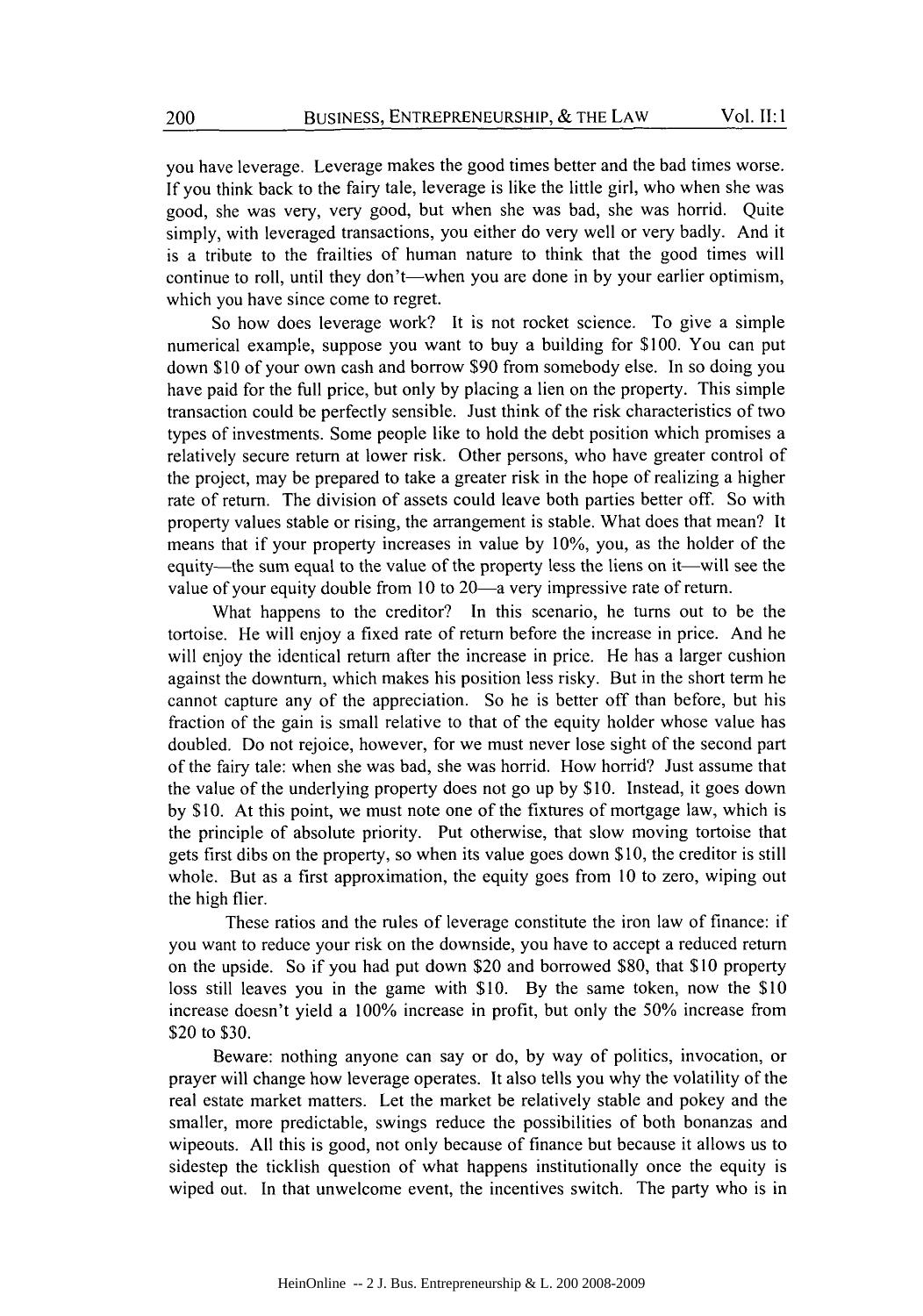possession of the real estate has no permanent interest in the property. But the party with the sole economic interest is not in possession of the property. That situation is unstable, so it is now imperative to get the defaulting debtor off the property or to restructure the deal so that he regains an interest in it, as **by** forgiving some portion of the loan.

The situation is still more difficult for banks that do not hold single liens but rather possess many loans, all of which are subject to common economic pressures in bad times. For example, some local factor might prove **highly** advantageous or **highly** disadvantageous to the bank, so that the higher variation increases the risk of wholesale defaults, which could impair its position. To counter that risk most finance people follow the principle of diversification, which says **if** you can take a portfolio of assets, including loans, and mix its components up, so that their characteristics are not positively correlated with one another, you will gain stability for the portfolio much like you can reduce riskiness **by** taking less leverage. And what does this mean? You have somebody who's a local originator of the loan. **If** that lender can ship the mortgage off into a national market, where it can be pooled with loans from other sources, an investor in that portfolio will in fact get, as it were, the good loans in Chicago and the bad loans in Los Angeles or vice versa. The riskiness in one loan from one location will tend to balance off those from another, leading to a more stable portfolio, or so the theory goes.

In addition, this process of collection paves the way for a further process of securitization which offers additional advantages, at least if the portfolio manager knows how to run the game. That manager takes these pooled mortgages to create separate tranches, such that some people get higher priorities and hence greater levels of protection than others. After putting all loan instruments into a single pot, the agreements specify that the spigot first opens to **A,** then B and so on down the line. Parties can then match their sliver of the pie to their taste for risk, or the time that they need the money. **By** creating tiers of mortgages within mortgages, some people receive triple **A** rating on the desirable faction of risky portfolios, while others pay less to take on far greater risk. Looking at this process from the ex-ante perspective, it is another way to assign risk to those who are in the best position to bear it.

There is one large caveat. No matter how these techniques are combined, they cannot eliminate the Achilles heel of all financial transactions. **If** the underlying securities lose value, then the value of the divided interests lose value as well. Diversification and securitization offer no immunity from losses, but only a way to manage risk. This proposition is another iron law, like the law of leverage. So beware of political solons who in running for public office at the national, state or local level announce that they can open the spigot wide to solve the problem of credit for high risk customers. Better to think first that they have committed a genteel form of securities fraud. Don't listen to the details because the iron law remains that every financial arrangement that creates some advantage has an offsetting disadvantage.

What then are the disadvantages for this diversification strategy, no matter how sophisticated? Well the first point is that the prospect of resale influences the incentives of the original lender. The lender who holds the loans it originates from has every reason to worry about their quality, which covers both the value of the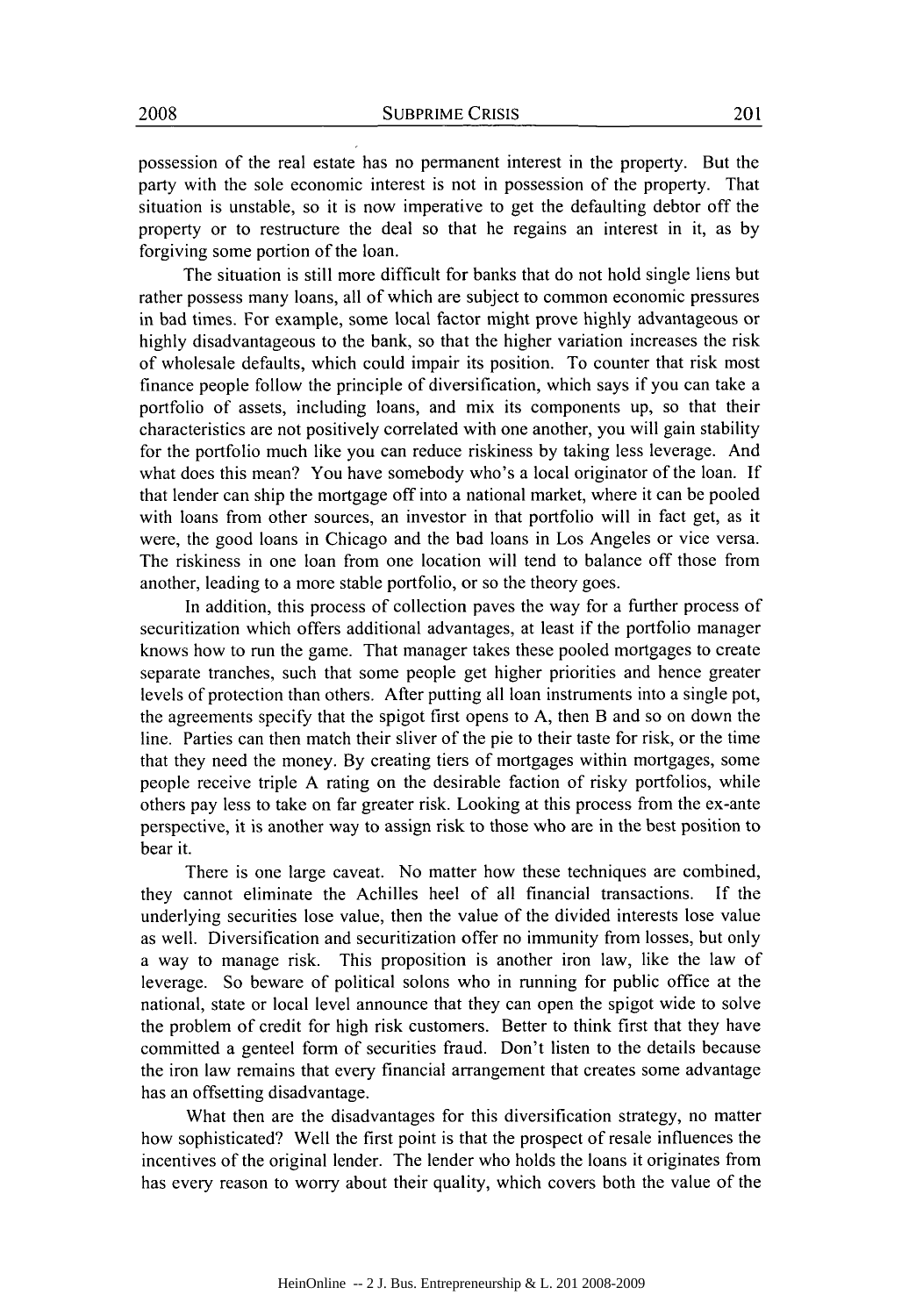property and the credit worthiness of the borrower. That last proposition is evident for loans that are "recourse," that is, which allow the lender to pursue any and all assets of the borrower if the loan goes sour. But it is also important even in the context of nonrecourse loans, which allow the lender to only look at the secured property. The debtor with fewer assets is more likely to default than one who has sufficient wealth to ride out some short term misfortune. Looked at in any way, however, the original lender's concern with these risk factors is diminished if it knows that it is going to ship these loans off to a third person the moment the ink is dry on the mortgage papers. After all, now the consequences will be borne **by** the multiple institutions that receive some slice of these papers after the usual drill of diversification and securitization. It is hard to get the original lender to go overboard about quality when the losses are borne **by** the buyers and not **by** yourself. So resale can easily lead to sloppier underwriting. The same is true when some third person, like Fannie Mae or Freddie Mac, steps up to guarantee the repayment of the loan, even if it does not purchase it. The loan originator is more concerned with the solidity of the guarantee than the value of the collateral or the solvency of the borrower. Government guarantors offer the greatest assurance and thus create the largest systematic risk.

Now, there is a way to counter this: with oversight. Ideally, the managers of the security pools need to rate the mortgages that they receive. They have to insist that they can turn back mortgages from the pools if they don't meet certain parameters. The monitoring should therefore make it clear to the loan originator that it will have to keep that paper which should never have been issue at all. But here is yet another of my iron laws: every time there's a monitor, there's **a** potential evasion. The originators now have an incentive to game the system **by** making loans that look good under the stated parameters for repurchase, but which in fact are riskier than the purchasers know. And if the criteria for repurchase are stated in advance, it is often easy for the astute lender to make loans that meet the tests even if they are of inferior quality. There may be a way to beat some four point scale used **by** repurchasers **by** looking at some fifth variable, which the regulators miss, or misunderstand. After all, the originator can say rightly that it is not its business to volunteer information that potential purchasers don't care to know. So the mortgage paper is not quite as good as the purchasers would hope. There is no magic bullet to avoid that particular problem. Indeed, the higher the volume, the deeper that the lender goes into the pool, and the weaker the securities. So we have identified the first problem with diversification.

The second problem with diversification is that it is more difficult to achieve than might appear at first sight. It is easy to think that risks are diversified when they are not. What do **I** mean **by** that? Well, think back to the earlier example where mortgages from one state are pooled with those from another to take advantage of these regional variations across locations. But even if these risks are randomly associated **by** some measures, they could easily be correlated **by** others. We can be certain that certain shocks to the system will be positively correlated across large regions or, indeed, over the entire nation so that diversification will never be complete. Thus a change in the federal rates of interest, or in the polices of Fannie and Freddie (both in serious disrepair) are risks that are system-wide. Congress is capable of nationwide blunders that hit California as hard as Illinois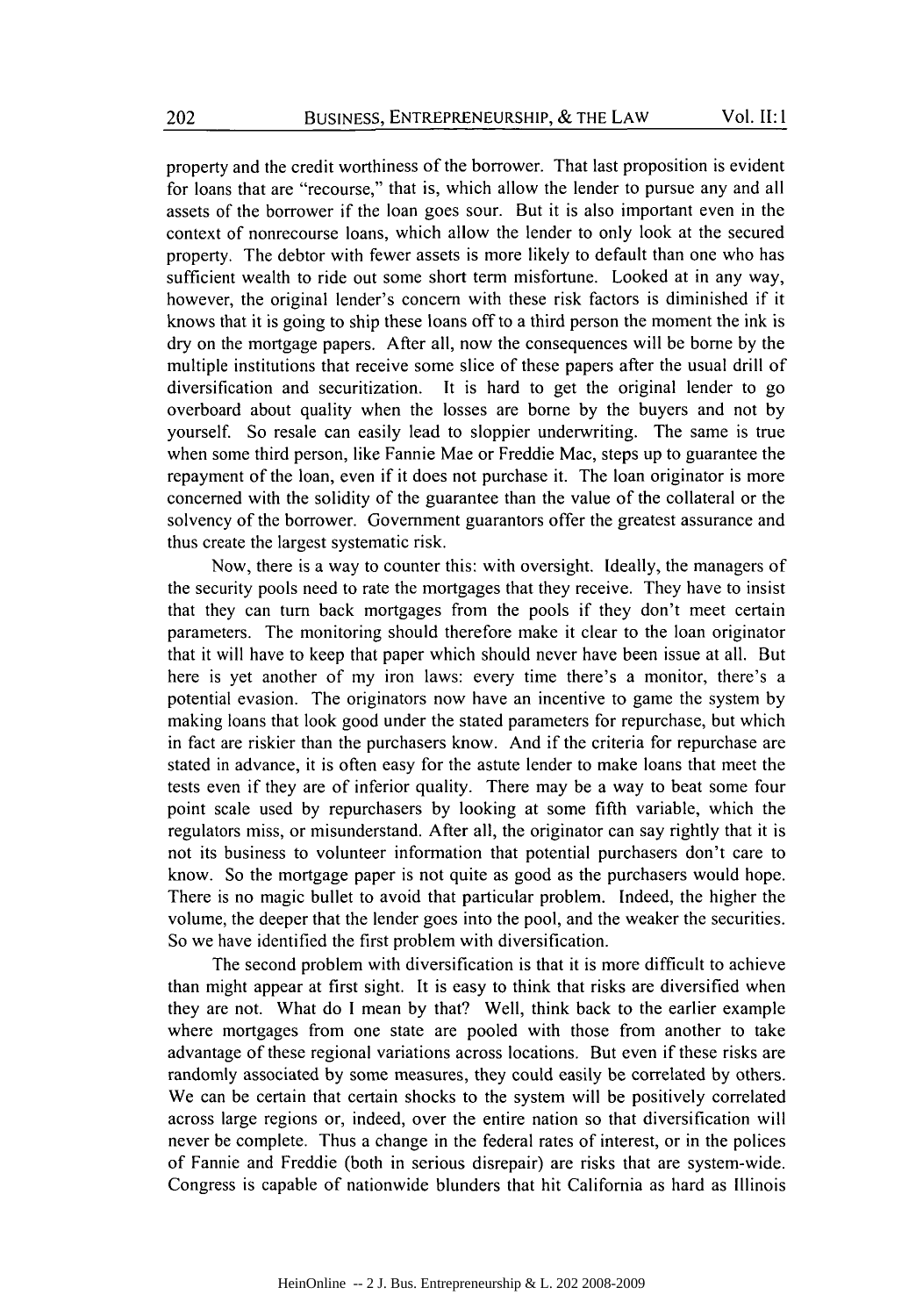and Texas. Here is another iron law: There's no way that any loan pool can diversify that system-wide risk. Take the dangers of high leverage, serious agency costs (between originators and buyers), incomplete diversification, and in combination they spell trouble. The initial models begin with a jaunty optimism borne of the high level of confidence in the new mathematical modeling techniques. When they work with the initial round of loans, the political pressures combine to say, "Let's do more." What the political forces forget is that the more that is done, the weaker the average quality of the loans within the portfolio. Loan quality goes down, leverage goes up, and lo and behold, without anyone knowing where or why, the portfolio succumbs to the law of averages. The rates of default increase; the difficulties of foreclosure multiply. The ability of securitized firms to renegotiate loans is limited because it is hard for one party to speak to so many. So now when the subprime loans fail, what should be done?

#### *B. Tackling the Subprime Mess*

One reason why the subprime crisis reached such major proportions is that the financial network is so **highly** articulated that everything is dependent on everything else. Therefore, when confidence breaks property moves down sharply in value. So the market has all the symptoms of the absolutely standard bubbleafter it has burst. But some clue to the right response starts with this simple question: what were the terms of the subprime mortgages that failed? Well, frequently, the lender advanced the borrower the entire amount of the purchase price. The common justification for this heroic position is the cushion for the creditor that comes in the anticipated appreciation in the underlying property. Oh, yes, and remember the Brooklyn Bridge is now up for sale. **Of** course, in some cases this proposition will pan out, so that the lender becomes the genius de jour. Play the leverage game at **99** to **1,** and an increase **10%,** translates into a thousand fold gain on the original investment—nice work if you can get it. On the other hand, if the property goes down even an eyelash, the loan will crash.

And crash it will, for all sorts of reasons. The **job** market doesn't always remain good, for example, or a foreign relations crisis appears. Yet once a property goes "under water," no one can breathe because that equity value was the financial oxygen that keeps the lending market alive. So what now? It is not an easy set of choices. Starting first with an individual underwater borrower. That property could be worth **\$90** on the market, but **\$110** to the borrower who has customized it in some way. He might keep the mortgage alive. But the more common situation is one where the property may be worth **\$90** on the market, but only worth *\$85* to the stretched borrower. The former is a better bet for renegotiation but, given diversification, who can take the lead in negotiation when tiny fractional interests are spread across the globe? Who's going to be the leader of the syndicate? What sort of fiduciary duties does that syndicate leader have with respect to everybody else? These are non-trivial problems that don't frequently arise in good times. But they start to dog lenders, loan purchasers, and guarantors in bad times.

Yet even if that control problem is solved, we still have Lenin's question: "What is to be done?" Unfortunately, there is no obvious answer on the individual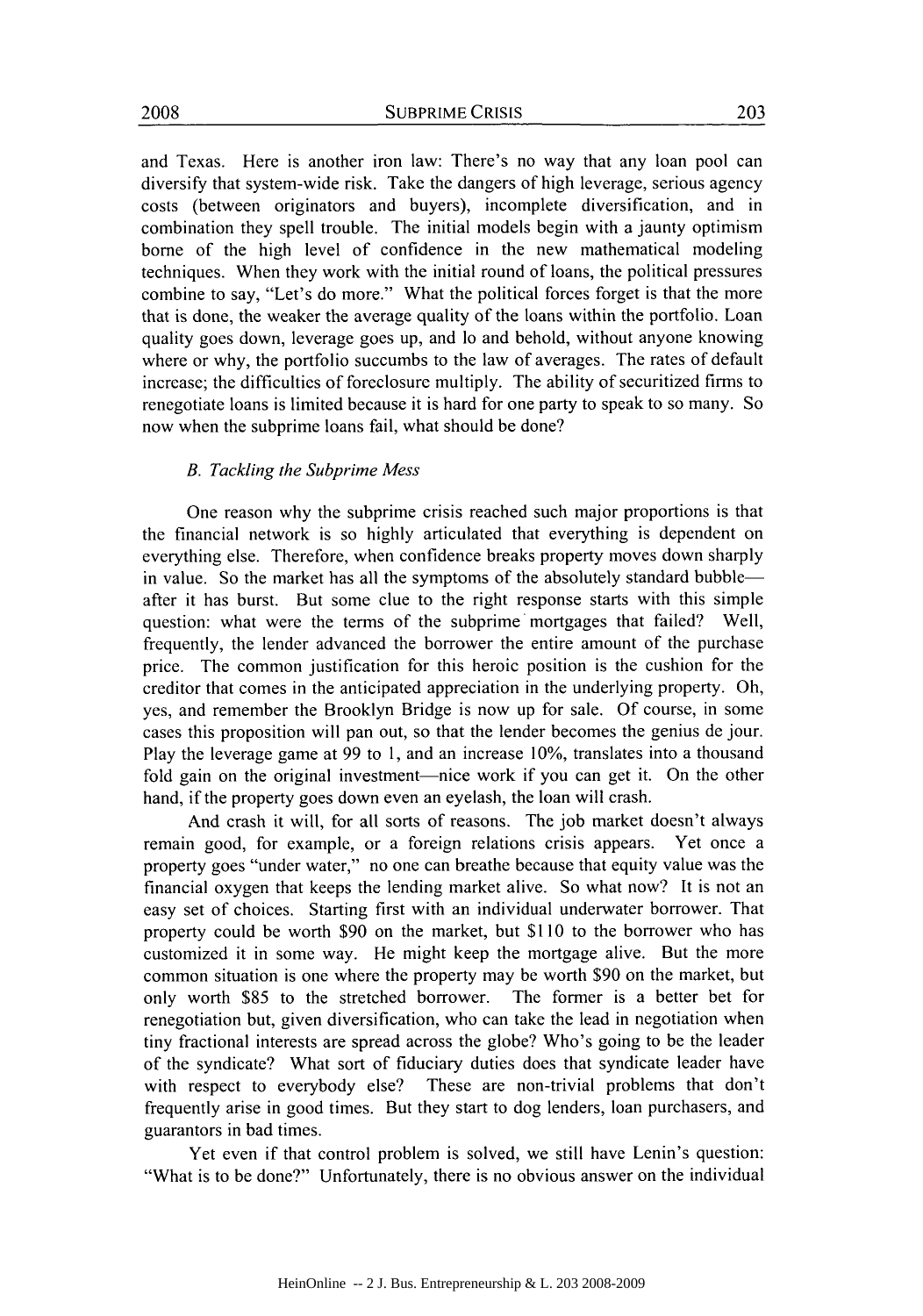case once the situation unravels. **If** the borrower has equity in his house of, say, **\$50,** and the house is worth **\$100,** then the mortgage covers only half the value. The only way the borrower can trash the mortgagee's interest is to trash his own. He has to reduce the value of the property below **\$50** so the first **\$50** of loss from destruction or neglect comes out of the borrower's own pocket. It's only after the value of the property dips below the amount of the lien that the acts of the borrower damage the lender. **A** robust cushion thus protects the mortgagee from the self-interest of the borrower far more effectively than any legal rule. The borrower gets all of the upside and all of the downside of any small move, so he's going to behave very well. Once the property is underwater, however, all too many borrowers are willing to neglect the property because they are playing with somebody else's money, not their own. The debtor in possession after default creates an acute conflict of interest because now the party who controls potential expenditures is not the party who bears the loss. In the language of economics, this position creates a huge externality that never quits no matter how sophisticated the arrangement. So, back to Lenin. What is to be done?

It is critical to think long and hard about the possible alternatives. Two courses of action are most likely when the lender holds all the cards. The first of them is to continue the dance; the second is to call the dance to an end. How do you start to continue a dance and why might you want to do it? Well, one of the reasons why you'd want to continue to let the debtor remain in possession is that foreclosures are a real drag. The lender has to go through all sorts of procedures to remove the borrower from the premises. That turns more difficult than it seems, especially if there are more than two players in the mix, which often happened with home equity loans. Thus property that was purchased for a **\$100** with \$2 down could go up to **\$125** only for a second lender to make a second loan for another **\$25.** So now the first lender need not just get rid of the original tenant, it also has to contend with the position of the second mortgagee. And of course some original owners had to leave town, so they let the property to a tenant who is not liable on either mortgage. So what should be done with the tenant who, for good measure, may not know about either or both mortgages? The large number of moving parts sows confusion that slows down the process of repossession or renegotiation, for neither the second mortgagee nor the tenant can just be ignored.

It is now time for another iron law of real estate finance. The greater the number of parties who are necessarily locked in a deadly embrace, the higher the transaction costs to unravel the mess. So it's not at all clear that the original lender wants to keep the loan alive. And no first mortgagee will write down the value of his lien **by \$25** so as to make it possible for the second mortgagee to collect on his loan. The process can easily get frozen, as banks decide whether to foreclose, to refinance over a longer period of time, to take new collateral, and the like. But in many cases a responsible lender who knows of the fragmented condition of the title will say in light of its fiduciary duty to its shareholders that foreclosure is the preferred alternative even if the borrower is thrown out into the street. The only way to minimize loss is to get the underwater debtor off the property.

We thus come to yet another iron law of economics. Once the value of the property has gone down, its value cannot be revived **by** altering the arrangements between the borrower and his multiple mortgagees. Supply and demand determine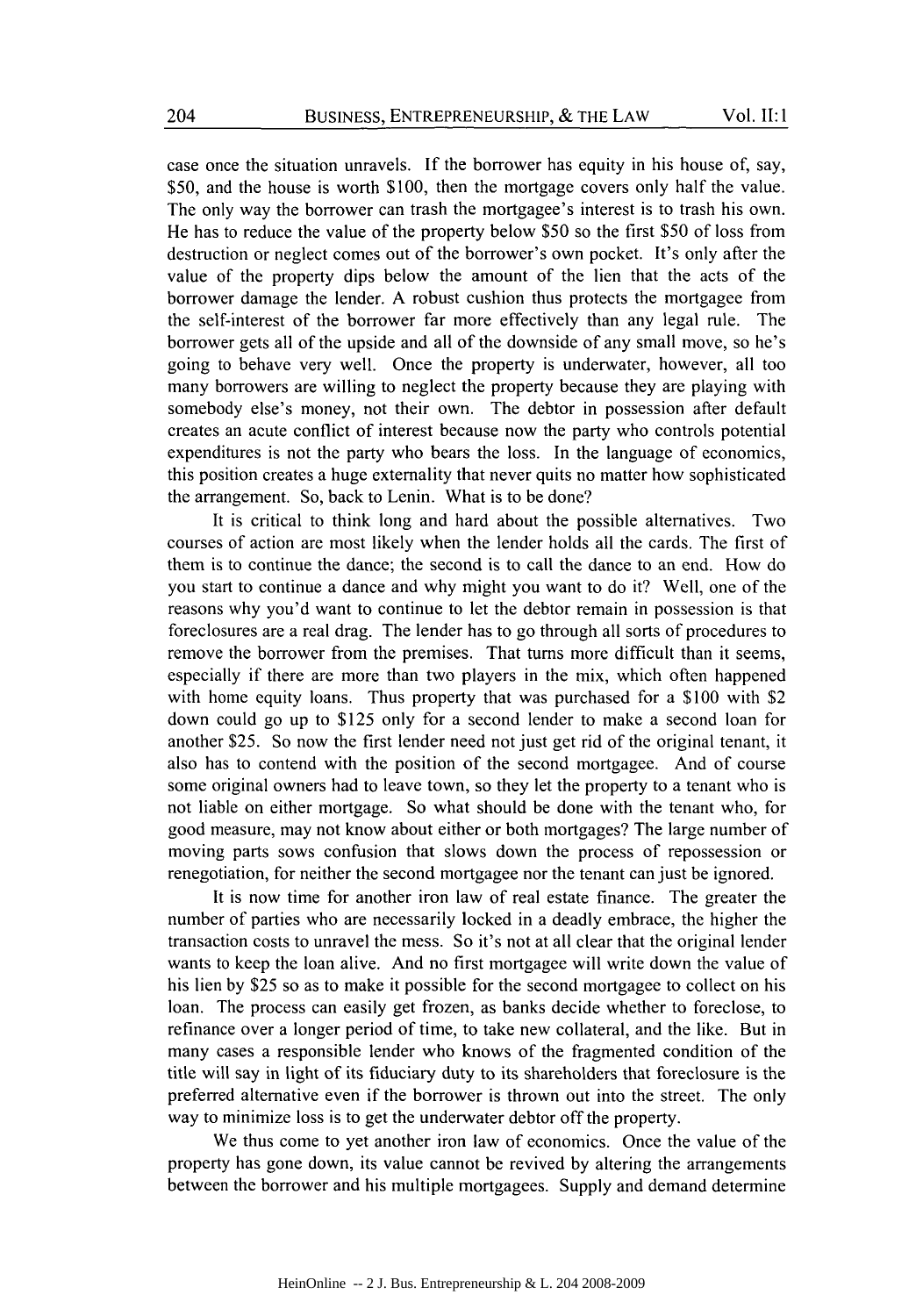property values. **All** the lender can do is use foreclosure to get, if allowed, a clean title to allow the property to reenter the market. Government intervention may make this person richer and that person poorer, but the value of the asset is determined **by** external constraints. Often the proper solution requires the first mortgagee to take over the property in order to create clean title so that it can be sold to a willing buyer at a price that might not equal the amount of the outstanding debt.

Indeed, in some cases banks are prohibited from entering into non-lending businesses so they cannot even put in short-term tenants (at some risk, of course) to generate revenue while the property is being prepared for resale. Yet to let the property lie vacant is to run the risk of creating a public nuisance that reduces nearby property values, and thus invites a possible seizure **by** the public authorities in response to complaints **by** neighbors. One problem just leads to another. And so, for the mortgagee, speed is of the essence, marked **by** quick foreclosure and quick resale, perhaps to individuals who are not as leveraged as their predecessors in title. How nice would it be to see a debt-equity ratio of **90** to **10,** or better, **80** to 20? The lower prices allow the land to return to productive use. We should not think, therefore, of the mortgagee turned owner as a sadist or despoiler. Rather, we should allow first-home buyers to benefit from the crisis **by** getting into the market on advantageous terms.

So what about the precarious position of the debtor? Well, it's one of the interesting features of these cases that **by** pushing the mortgage to its limits, it is not all that clear whether the "debtor" should be thought of as an "owner" or a "tenant". The terminology can matter. **A** tenant who is in default on his rent payments is subject to eviction. With no money down, those few monthly mortgage payments could be thought of rent. The removal for nonpayment could **be** regarded as an eviction under a lease, not as foreclosure. And there is no widespread public sympathy for tenants who have no paid their rent.

But in some cases, the party in possession has made a small down payment. Just how does that change the analysis? Let's assume this person has put very little, say **\$3,000,** down on a **\$100,000** house, which is now worth only **\$80,000.** Assume further that the party has lived in the house for a year and made mortgage payments of **\$1,000** a month. It is instructive to marry the down payment to the monthly payments. The former is only **25** percent of the latter. How, therefore, does this transaction differ from one in which the party in possession pays **\$1,250** in rent before defaulting? In fact the situation could be more dramatic if the foreclosure (or eviction) remedy is stalled for a few months while the party in possession pays nothing at all. Thus if that lasts for **3** months on the numbers given, the situation is no different from a lease for **15** months at **\$1,000,** followed **by** eviction. The borrower has come out of this far better than the lender who has lost \$20,000 over the same period, without any prospects of relief. So put the matter in perspective. **If** there is no special solicitude for the tenant who cannot continue to pay rent, why is it different for the borrower? Note that this argument could apply in form to any case no matter what the size of the down payment. But, in practice, those persons who have extensive equities and long standing mortgages don't get themselves into the ticklish situations of **highly** leveraged borrowers. Their removal does not wipe out life savings. It only sends them, in all likelihood,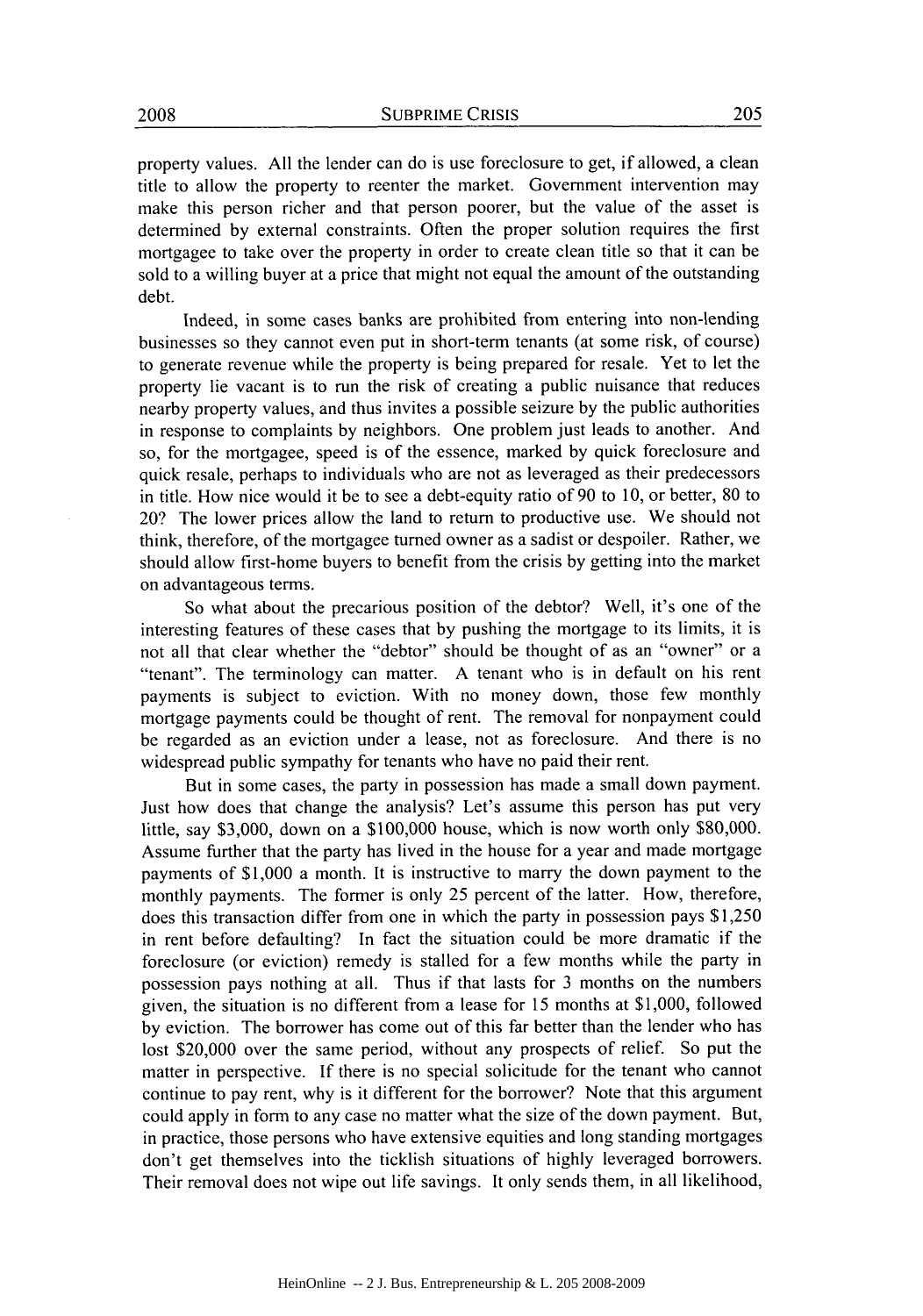back to an explicit rental market, where the large down payment gives way to a smaller security deposit.

**If** there is one thing that should be clear, therefore, there is no great social premium in seeking to encourage homeownership that rests on rickety foundations, and once that is understood it is hard to take sides in the constant battle between borrowers and lenders. It is yet another one of my iron laws that in most settings it is hard to pin the label of scoundrel on either landlords or tenants as a class. There are likely to be some scoundrels in both groups in any large population. Perhaps some of these ill-fated mortgages resulted from fraud in the inducement, for which the borrower should have some relief. But shady lending practices look to be only a small fraction of the overall situation relative to cheap money and foolish guarantees. In most cases, the real issue is getting out of the situation, and there are now kits available that allow the borrower/tenant to surrender the property **by** issuing a deed in lieu of foreclosure, which removes his claim from the property while releasing him from his obligations to pay back debt. **A** quick deal and a clean solution, which works for the best of both sides, as the lender can now resell the property free and clear of all claims. In some cases, a tenant from the borrower remains on the premises, and here resourceful banks can easily find that it is easier to offer "cash for keys" than to fight out an eviction proceeding, which again conforms to our view that quick solutions are best.

Given the range of alternatives to this difficult conflict of interest, is there anything that the state can do which is better than a voluntary sorting out of these knotty problems under the law of foreclosure? **I** think not. This is a situation in which the maxim laissez-faire should be taken to heart, which is that government intervention in knotty situations should **be** regarded as an evil, unless and until it is proven to be a good. In the absence of any dominant solution to the genuine conflicts between debtors and creditors, or landlords and tenants, it should be quickly apparent that injecting public moneys into the mortgage relationship is fraught with risk. Any such intervention has heavy administrative costs. Any such program is prone to errors, in consequence of which more people may engage in similar reckless behavior down the road, leading to yet a second foreclosure when the property is worth less than before. State intervention does not have an impressive track record. It is worth examining the pitfalls in a few of the common proposals.

#### *C. Credit Crisis Cures*

One of the proposals to ease the credit crunch is to take advantage of the interest rate differentials that are found in some mortgages, just as they are found in various credit card agreements. The basic pattern runs as follows. In the days when the Federal Reserve kept interest rates too low, one common arrangement allowed for borrowers to get the benefit of a low, or teaser, rate of interest at, say, *5%* a year. In subsequent years that interest rate would go up substantially, say, to **8%** for the next several years. The borrower was in a position to make the first year's payment without difficulty, and planned to refinance the loan thereafter **by** taking advantage of another teaser rate from another lender. **I** have no objection to borrowers accepting these arrangements. But it was a fatal miscalculation for them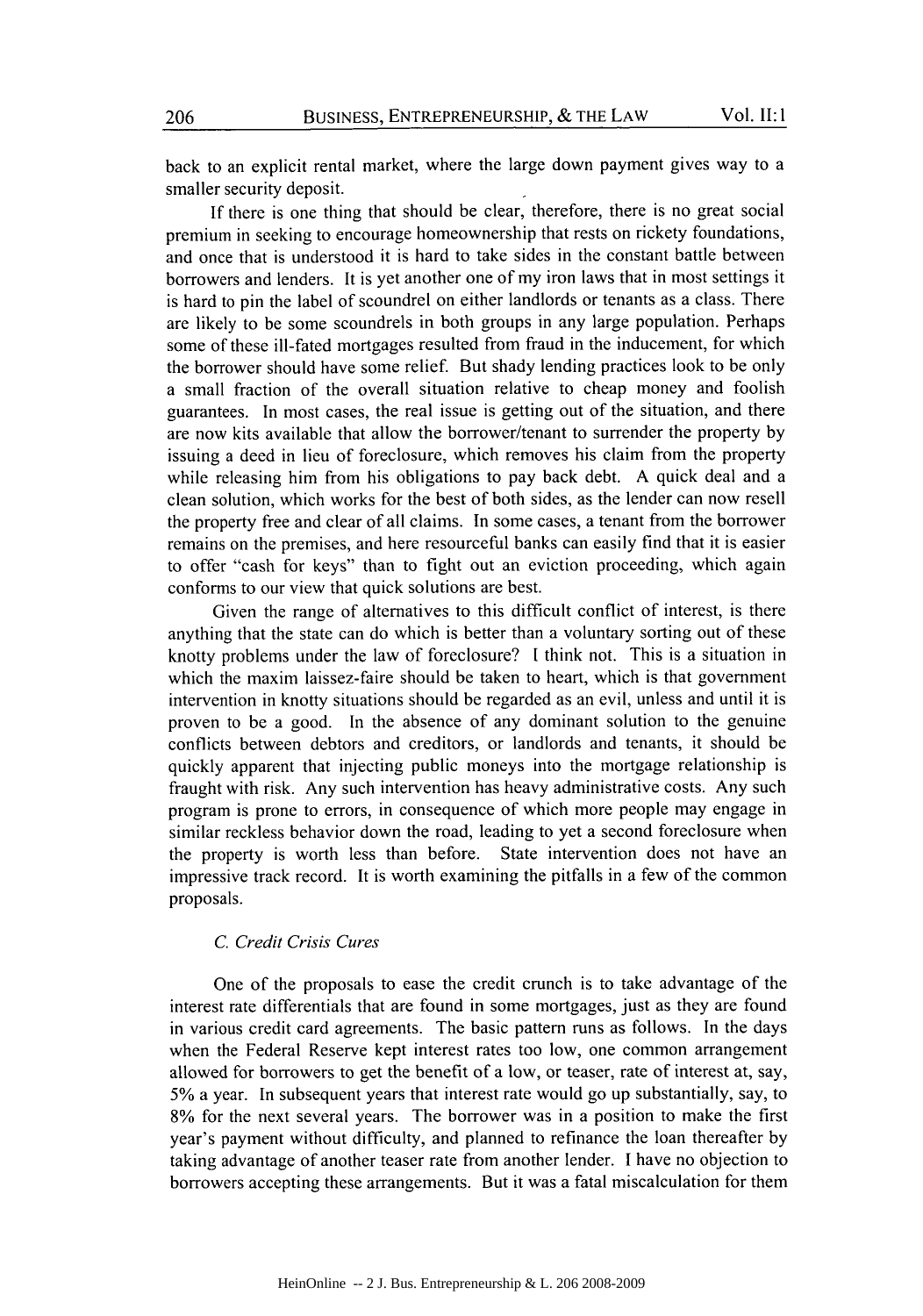to assume that this same deal would be available next year as well. But this scheme like all others cannot go on forever. Once the value of the underlying property goes down, it is no longer possible to refinance the entire loan. And once the interest rates climb back up, the borrower is hit with a double whammy.

The proposal therefore is to eliminate the need to refinance **by** allowing the borrower to keep the teaser rates for an additional number of years. Any bank, or syndicate, that chooses to make that decision in lieu of foreclosure is acting, of course, within its rights. Although an external requirement that they extend the favorable interest rates may ease the problem of the borrower in the short run, it places a severe crimp on the ability of the banks to protect their reserves and remain solvent over the long run. It also creates a huge valuation problem for securitized portfolios that can only hamper liquidity in the secondary market, making the liquidity crunch more severe. It also seems like an important detail that moving in this direction will spell the end of teaser rates in all future transactions, so that those borrowers who can survive the higher payments down the road will receive less favorable offers than they get today.

The situation is, in reality, worse than this. Most people today tend to forget the financial dislocations in the 1980s when the courts in California invalidated the so-called due-on-sales clause which allowed the mortgagee to demand repayment of the loan on the sale of the property. **By** calling these restraints on alienation, the courts allowed the buyer of the property to take over the old mortgage at **highly** advantageous interest rates. The banks were denied the opportunity to renegotiate the loans at something between the old low rate and the high current one. Without the fresh infusion of cash many of these banks teetered and others sought, and obtained, federal charters to escape the financial dislocations that resulted from the systematic devaluation of their entire loan portfolio. The decision to suspend rate increases is a zero sum game. What helps the individual hurts the holder of the paper. It is hard to see any social gain that follows from these dislocations. It is easy to see how the injection of a new level of political uncertainty will lead to additional social losses.

The adoption of these partial loan forgiveness schemes is often promoted on the premise that "nobody" pays when the bank is forced to forego interest payments. That position, however, forgets yet another one of Epstein's iron laws: no institution has ever got its penny of gain or a penny of losses in the history of all of western civilization. Every single penny of profit and loss has to land ultimately on the shoulders of one or another individual. Therefore, anyone who wants to figure out how institutions work must always follow the creed of methodological individualism, which means you trace cash flows down through institutions and entities to the balance sheets of the individuals who have stakes in their operation. Often it is difficult to run these calculations through Byzantine institutional layers. But only **by** making that effort can you correct the populist mantra that it is all right **if** banks (who suddenly have no shareholders and employees) lose so long as the people win. This philosophical outlook is, in reality, a gross intellectual error tantamount to a form of securities fraud because it allows legislators to enact relief statutes without taking into account the inevitable tradeoffs that they require.

Much the same can be said about public decisions to force a moratorium on mortgage foreclosures, which was one of the preferred remedies for the major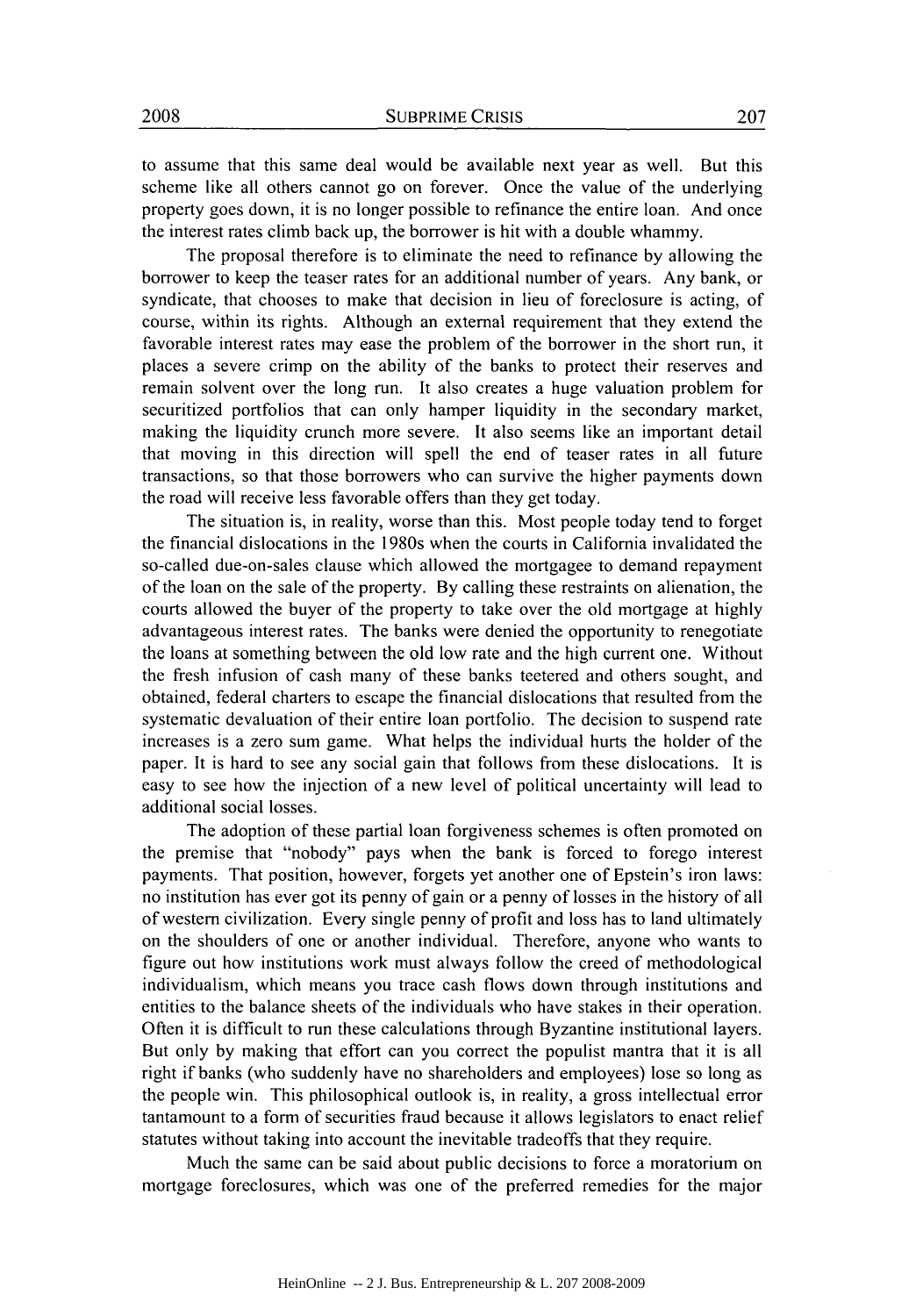credit dislocations of the 1930s. That approach would **be** correct if foreclosures were always the wrong solution, which they're not. It is important to remember what a moratorium does. It leads to a precarious situation where property can deteriorate still further while in the hands of someone who is still underwater. Worse still, even after the delays, the foreclosure may still be necessary, at which time the property is likely to have deteriorated still further, so that the foreclosure is less effective than it otherwise would have been. There's absolutely no reason to believe that the systematic waste of property works in the social interest, no matter how great its political appeal. **If,** in fact, the dominant solution is to liquidate the losses and to start over again, any moratorium is far likely to do more systematic harm than good.

The third solution is one that regrettably has become a constant of bailout practices more generally. It starts with the assumption that the private lenders do not know how to manage their portfolios, which would **be** better handled **by** people who work in or under the supervision of the Fed. So the government takes over the portfolio from the private banks that have strayed from the straight and narrow. Often, however, the Fed will pay either face value for the paper, or some amount which is greater than its market value. But the implications here are stark as well. It is an open invitation to follow the policies of Fannie Mae and Freddie Mac to urge banks to make unsound loans **by** offering to buy or guarantee their repayment, even though the government has little or no skill in managing distressed properties, which it may have to farm out to private parties who do. The officials who run private banks are human, and if they are told that they can be sure to come out whole no matter how reckless their behavior, they will make risky loans which will be paid back by the government which is-remember methodological individualism-of course the taxpayers who are forced to pick up the tab. In this world, you always get what you pay for. And if you want to pay for improvident loans, those are what you will get, without having any clear sense of the size of the implicit subsidy created **by** the state action. Private entrepreneurs do not have lofty social motives that will lead them to disregard temptation that government program cast in their paths. The **Fed** can do as much damage with unwise subsidies as it can with unwise regulations. It is therefore time to remember yet another one of Epstein's iron laws: No government can function well when it acts simultaneously as a market regulator and a market participant. The confusion of roles will often lead it to favor its own business operations, at which point the private rivals are either driven from the marketplace or induced to follow socially undesirable policies. There is no easy way out of the current predicament. It is not as though clouds will lift, doors will be opened, and shutters will be painted. Further government intervention is likely to make matters only worse.

#### *D. A Global Solution?*

There is a larger lesson that follows from this analysis. Once government intervention starts on the wrong foot, it is likely that one bad decision will lead to yet another, which could impact not only real estate transactions, but the fabric of American economic life. Since there are no real solutions to the lost value of real estate, the temptation will be to make the problem disappear **by** taking more global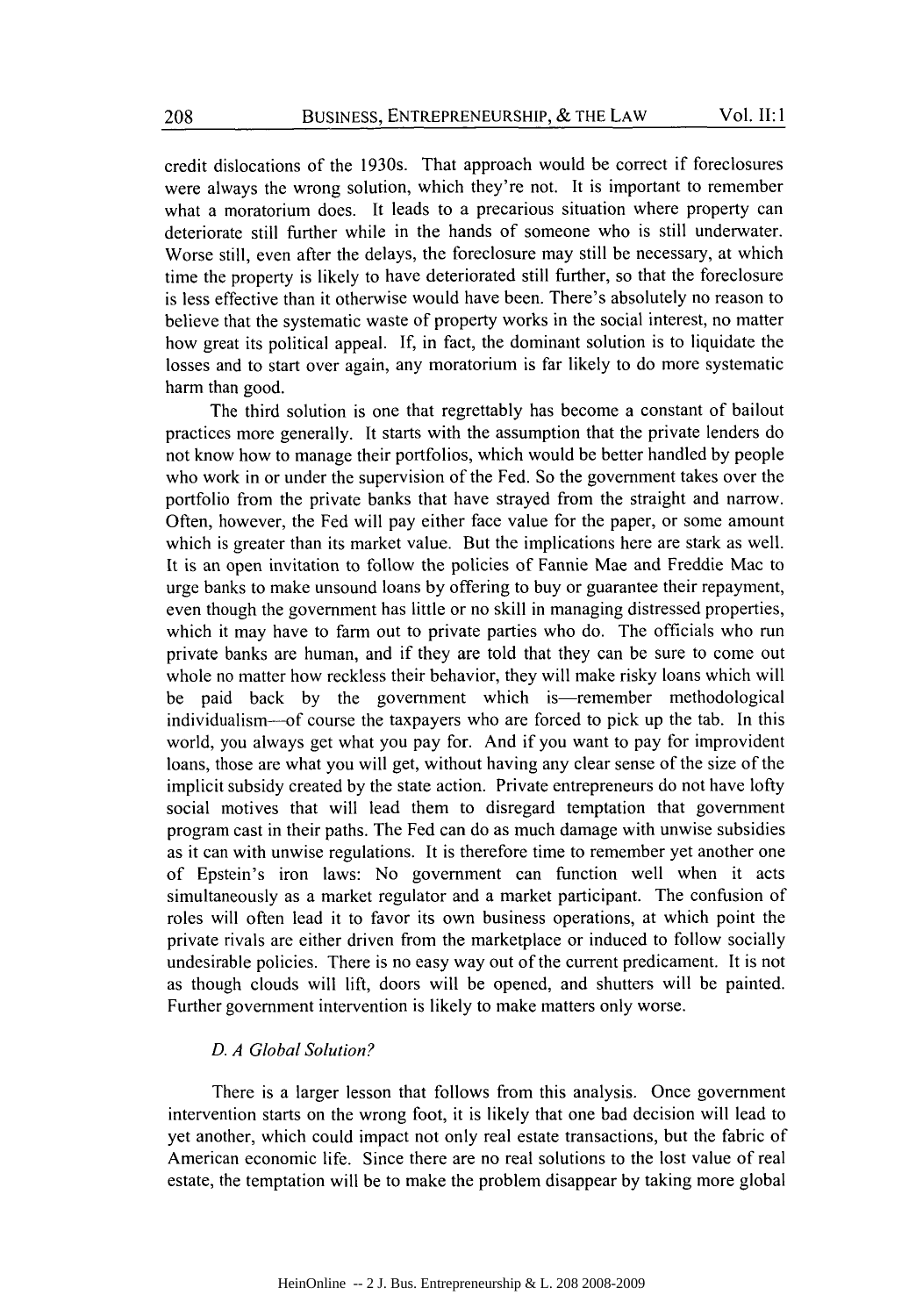steps. During the Great Depression, the great deflation made it impossible for borrowers to repay their loans with more expensive dollars. The only painful solution was to reinflate the currency, with the consequent short term costs. But that avenue was not pursued, which led to the rounds of mortgage moratoria, which helped the position of borrowers in the short term but created the intolerable pressures on the lending banks who could not meet the demands of their depositors who had the right to withdraw their funds at any time.

In our present situation, the newer variation on macroeconomic responses is the stimulus packages that promises rebates to virtually all Americans in varying amounts. The hope was, of course, that these funds would be used to make new purchases that would stimulate the economy. The thought is that more of this money will go to the hands of lower income individuals who are on balance more likely to spend it on current consumption than rich people, if only because poorer people have a higher marginal propensity to consume.

There are two objections here. The first is that we cannot be confident that this prediction will be born out. In practice many lower income people will use the money to pay off past debts or to replenish savings. The second point is that it would not matter even if the prediction were true. Even if every dollar were spent as advertised, these programs cannot—and in fact, did not—do anything to change the fundamental structural weaknesses in the mortgage sector. The distribution of cash to many, or even all, American citizens does not create new wealth. At best, it only creates additional paper claims against the fixed body wealth that is already there. In practice, it is likely to do even worse. Start with the administrative costs of redistribution that are a dead weight loss. These costs are very heavy if the Treasury and other government departments are to discharge their mission to find all eligible recipients of the funds, including those who are not on the tax rolls. The population is always in flux. People become of age, die, or move without leaving a forwarding address.

Next consider the question of who pays for the stimulus package. In many cases it will be the persons who receive the money in question. **If** there is new money printed it becomes the source of inflationary pressures. **If** it is old money taxed from productive society members, their payments reduce the capital they have to invest in their own businesses. The ephemeral gains on the buy side are matched **by** similar losses on the sell side. Taken as a whole, the systematic uncertainty makes it hard to identify any probable winners from the program.

There is a large lesson to learn from these episodes, which can be cast in the form of yet another one of my iron laws: Governments can never use macroeconomic tools to solve microeconomic problems, just as they cannot use microeconomic tools to solve macroeconomic problems. On the first point, the larger social programs cannot fix up the uncertainties in the mortgage market. On the second point, no alteration in the rules governing mortgage foreclosures can deal with matters of inflation and price stability. The constant effort to propose fixes in one area, to problems in another, will only make matters worse in both sectors. The root difficulty with the subprime crisis remains that the collateral cannot support the loans. The quicker one realizes the losses, the quicker the mortgage markets will regain their feet. The sooner the government gets out of the loan stimulation business, the less likely this whole problem will recur. What is